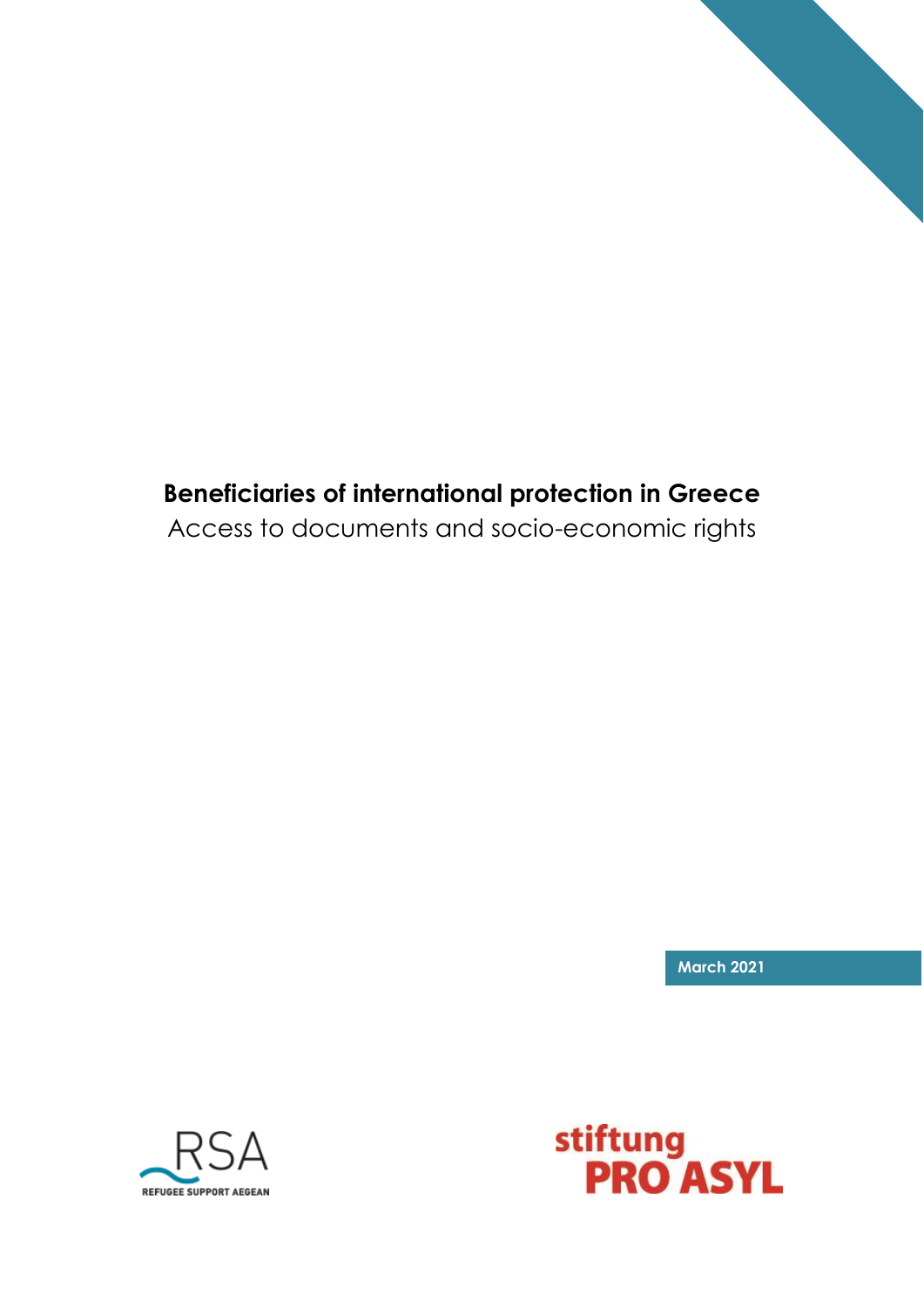## **Contents**

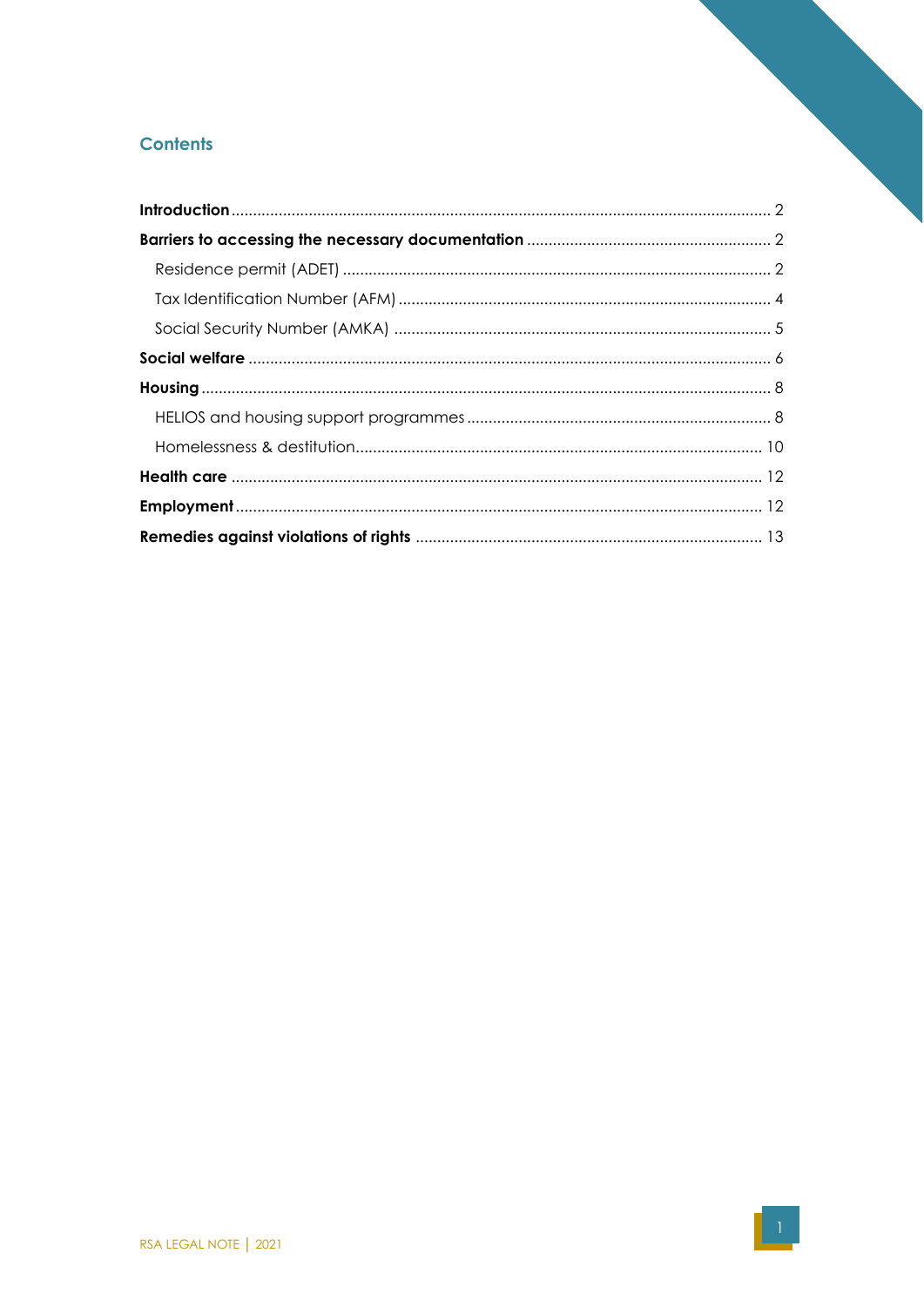### <span id="page-2-0"></span>**Introduction**

- 1. This Legal Note provides up-to-date information on the situation of beneficiaries of international protection in Greece, including readmitted status holders from other European countries, drawing on a third party intervention submitted on 24 February 2021 by Refugee Support Aegean (RSA) and Stiftung PRO ASYL in the case of *Alaa Asaad v. the Netherlands* before the European Court of Human Rights (ECtHR).
- 2. As highlighted by the organisations in their submissions to the Court in the case of *Kurdestan Darwesh v. Greece and the Netherlands*, <sup>1</sup> the Greek government has followed a policy expecting immediate autonomy and self-sufficiency of persons granted international protection. This policy, in conjunction with chronic legal and practical barriers to access to basic socio-economic rights may, given the individual circumstances of each case, result in homelessness and extreme deprivation contrary to Article 3 of the European Convention on Human Rights (ECHR).
- 3. As a rule, readmission of beneficiaries of international protection from other European countries to Greece is carried out via Athens International Airport.<sup>2</sup> Upon readmission at Athens International Airport, beneficiaries of international protection are provided with no information or referral regarding accommodation possibilities or steps to access their rights in Greece, though they may be given a note in Greek to approach the Asylum Service if they do not hold documents.<sup>3</sup> Moreover, Migrant Integration Centres (*Κέντρα Ένταξης Μεταναστών*, KEM) run by municipalities and offering information and counselling to beneficiaries on how to access documentation and certain social rights are not accessible to those who do not speak Greek, English and Urdu due to a lack of interpretation services in Athens. 4
- 4. In light of this, RSA and Stiftung PRO ASYL recall that Attica is the main region in which status holders are likely to find themselves upon return to Greece and that obstacles prevailing predominantly in the Attica region are liable to particularly affect returnees as regards access to social welfare, housing, health care and employment.

### <span id="page-2-1"></span>**Barriers to accessing the necessary documentation**

5. Status holders in Greece continue to face specific challenges posed by severe administrative barriers to access to different categories of official documentation. These obstacles prevent people from fulfilling the necessary documentation prerequisites for accessing key rights such as health care, housing, social welfare and access to the labour market under equal conditions to nationals.

### <span id="page-2-2"></span>Residence permit (ADET)

6. The residence permit (*Άδεια Διαμονής Ενιαίου Τύπου*, ADET) is a prerequisite to obtaining a Social Security Number (*Αριθμός Μητρώου Κοινωνικής Ασφάλισης*, AMKA) and social benefits. Until its issuance, the person retains their International Protection

<sup>1</sup> RSA & Stiftung PRO ASYL, *Third party intervention in Kurdestan Darwesh v. Greece and the Netherlands*, 4 June 2020, available at[: https://bit.ly/3qZXBHp.](https://bit.ly/3qZXBHp)

 $\mathfrak{D}$ Information provided by the Directorate of Migration Management, Hellenic Police, 11 May 2020.

<sup>3</sup> In a case monitored by RSA concerning a beneficiary of international protection returned from Germany in January 2021, the woman received a referral note (*υπηρεσιακό σημείωμα*) in Greek by the Hellenic Police at Athens International Airport to report to the Regional Asylum Office of Attica as she held no documentation. The woman did not manage to obtain an appointment in Attica and travelled to Ioannina.

<sup>4</sup> Municipality of Athens, *Κέντρο Ένταξης Μεταναστών*, available at: [https://bit.ly/3pFN7ek.](https://bit.ly/3pFN7ek)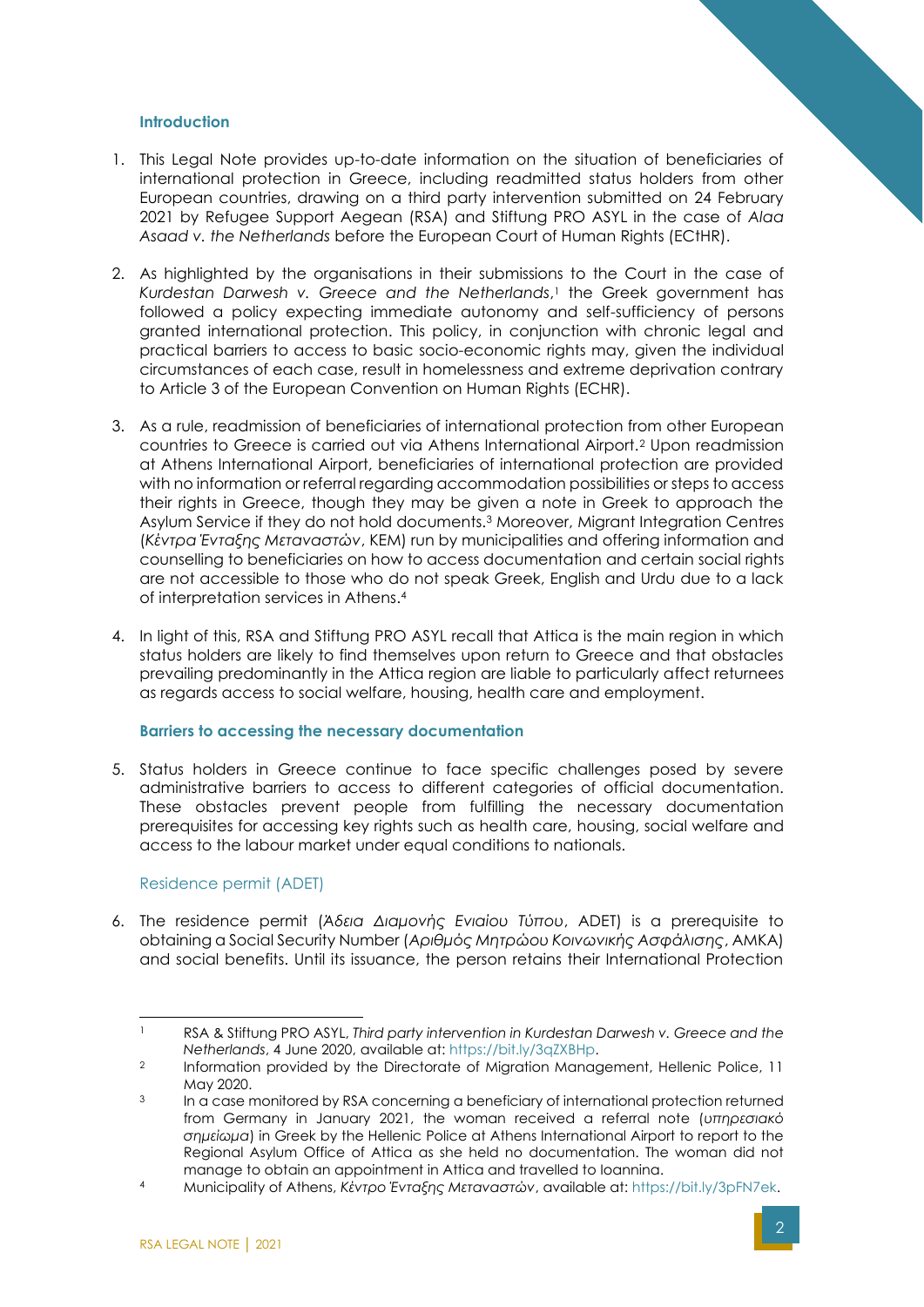Applicant Card (*Δελτίο Αιτήσαντος Διεθνούς Προστασίας*, DADP).<sup>5</sup> This is not the case in procedures for renewal of an expired ADET.

- 7. The procedure for the issuance and/or renewal of ADET to persons granted international protection entails the issuance of an "ADET Decision" i.e. a decision by the competent Regional Asylum Office (RAO) calling for the issuance of the permit. The decision is not always notified upon the granting of status, in which case beneficiaries have to book an appointment with the RAO to obtain an ADET Decision.
- 8. In this regard, it is important to note that certain RAO such as Lesvos subject the issuance of an ADET Decision to additional requirements such as a valid employment contract of at least 6 months and a tax declaration for the previous financial year. Without those, the Office does not issue an ADET Decision. On the other hand, many persons whose claims have been processed on the islands and who travel to Attica after being granted international protection, including beneficiaries ending up homeless in Athens as discussed below, are not given appointments with the RAO of Piraeus to obtain an ADET Decision on the ground that they do not have a registered address in Attica.<sup>6</sup> At the time of writing, RAO in Attica are currently closed to the public due to the COVID-19 pandemic.<sup>7</sup>
- 9. Only following the notification of the ADET Decision can the individual request an appointment with the territorially competent Passport Office of the Hellenic Police to apply for the permit. On the appointment day given by the Office, the beneficiary appears in person at the Office and produces the ADET Decision, together with the DADP (or the expired ADET) and photographs, before the for the purpose of requesting the permit itself. Fingerprints are also taken at the Passport Office.<sup>8</sup>
- 10. In practice, the ADET issuance and/or renewal procedure is marred by serious delays reaching several months and even a year in some cases. The Hellenic Police has explained that the abolition of the Ministry of Migration Policy and transfer of competences to the Ministry of Citizen Protection in July 2019, followed by the subsequent re-establishment of the Ministry of Migration and Asylum in January 2020, created an institutional gap vis-à-vis responsibility for handling applications for issuance and renewal of ADET, while the Hellenic Police only regained competence to examine such applications following a July 2020 legislative amendment.<sup>9</sup> In cases known to RSA, beneficiaries were informed by the authorities that they had to re-submit their applications for ADET after said amendment.
- 11. The Hellenic Police has noted that this gap has resulted in a substantial backlog of pending applications and difficulties in the social and economic life of the persons concerned.<sup>10</sup> The Ombudsman has reported cases of beneficiaries whose applications have been pending for over a year. These delays have resulted *inter alia* in barriers to

<sup>5</sup> DADP carried a blue stamp indicating a grant of international protection. However, recently issued DADP follow a new format, where no such mention is indicated.

<sup>6</sup> Including in cases of homeless beneficiaries in Victoria Square who had received "homelessness certificates" by the Ministry of Migration and Asylum: RSA, 'Recognised but unprotected: The situation of refugees in Victoria Square', 3 August 2020, available at: [https://bit.ly/3p34Cow.](https://bit.ly/3p34Cow)

<sup>7</sup> Ministry of Migration and Asylum, 'Ανακοίνωση για τη λειτουργία της Υπηρεσίας Ασύλου έως την 28.2.2021', 21 February 2021, available at: [https://bit.ly/3kjLCSa.](https://bit.ly/3kjLCSa)

<sup>8</sup> Ministry of Migration and Asylum, *Άδειες διαμονής*, available at: [https://bit.ly/3bp9VKd.](https://bit.ly/3bp9VKd)

<sup>9</sup> Article 15 L 4703/2020, Gov. Gazette A' 131/10.07.2020, available at: [https://bit.ly/3d7Lq71.](https://bit.ly/3d7Lq71)<br>10 Directerate of the Hollonic Bolice, 'Avaytorn afsroy figuewhe Suguewys Schweig.

<sup>10</sup> Directorate of the Hellenic Police, 'Ανανέωση αδειών διαμονής δικαιούχων διεθνούς προστασίας', Reply to the Ombudsman, 32774/2020, 14 July 2020, available at: [https://bit.ly/2Ksl5UI.](https://bit.ly/2Ksl5UI)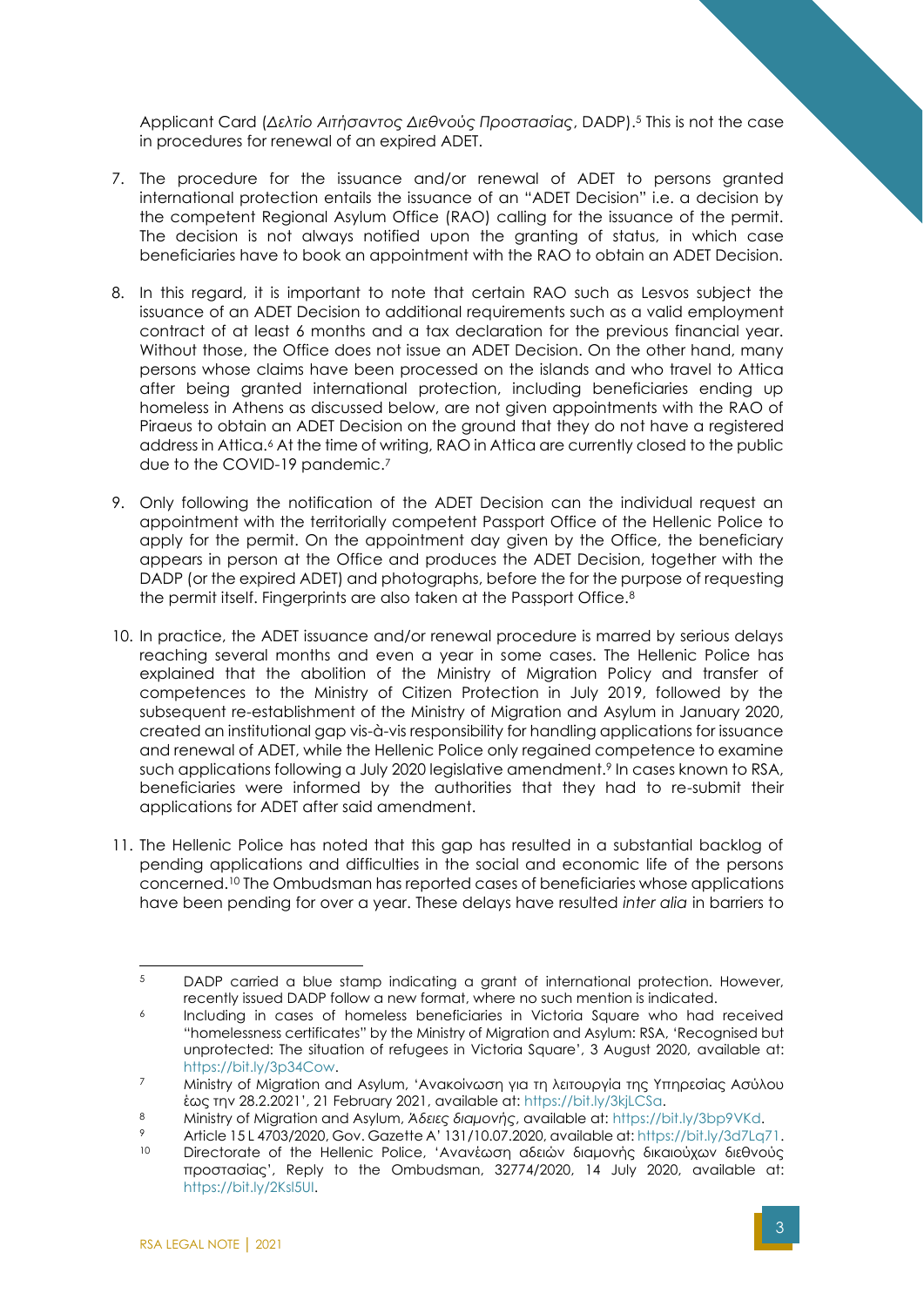accessing social benefits and health care and in loss of employment.<sup>11</sup> RSA follows different cases of beneficiaries in the Attica region who have been waiting for the issuance and/or renewal of their ADET for over 6 months from their application, and in some cases one year. In the meantime, the persons cannot access their rights as status holders and, if they hold an expired ADET or hold no documentation at all, cannot certify their signature so as to authorise a legal representative.

- 12. In the cases of beneficiaries returned from other European countries in recent months, monitored by RSA, persons await the renewal or reissuance of their ADET and have not been issued any other documentation pending the delivery of the ADET.
- 13. Importantly, the start date of validity of the ADET corresponds to the date of issuance of the ADET Decision by the Asylum Service, not the issuance of the ADET itself. This creates serious risks for holders of subsidiary protection whose ADET has a one-year validity period,<sup>12</sup> given that the ADET issued to them are often close to expiry and need to be immediately renewed due to the delays described above.
- 14. On account of the substantial backlog of cases before the Aliens Police Directorate of Attica, beneficiaries of international protection who do not hold a valid ADET upon return to Greece are liable to face particularly lengthy waiting times for the issuance and/or renewal of their ADET, without which they cannot access social benefits, health care and the labour market.

<span id="page-4-0"></span>Tax Identification Number (AFM)

- 15. The Tax Identification Number (*Αριθμός Φορολογικού Μητρώου*, AFM) is a prerequisite for acts such as opening of a bank account, rental of property, issuance of AMKA and access to the labour market and social assistance in Greece.
- 16. Individuals wishing to register with a Tax Office (*Διεύθυνση Οικονομικών Υποθέσεων*, DOY) with a view to obtaining AFM are required to certify their residence address through a certificate from a reception centre, an electricity bill or a copy of a rental contract in their name. Accordingly, beneficiaries of international protection who do not hold a residence certificate and/or are homeless are unable to obtain AFM. As a result, they cannot submit a tax declaration or obtain a tax clearance certificate.
- 17. Pursuant to a Decision of the Independent Authority for Public Revenue (*Ανεξάρτητη Αρχή Δημοσίων Εσόδων*, AADE) entering into force at the end of December 2020, asylum seekers completing the registration of their asylum application are to automatically receive an AFM corresponding to their individual case file number (*αριθμός Διεύθυνσης Κρατικής Ασφάλειας*, DIKA).<sup>13</sup> At that stage, the asylum authorities shall complete the AFM issuance procedure online and issue an AFM certificate to the applicant.<sup>14</sup> The decision has been adopted in an effort to ease pressure on DOY across the country.<sup>15</sup> However, asylum seekers continue to request AFM directly from the DOY until the information systems managed by AADE and the Asylum Service have been fully interconnected to enable the roll-out of the new

<sup>11</sup> Ombudsman, 'Ανανέωση αδειών διαμονής δικαιούχων διεθνούς προστασίας', 28 May 2020, available at: [https://bit.ly/3nqhKUT.](https://bit.ly/3nqhKUT)

<sup>12</sup> Article 24(1) L 4636/2019 (IPA), Gov. Gazette A' 169/1.11.2019, available at: [https://bit.ly/3bqSEQP.](https://bit.ly/3bqSEQP)

<sup>13</sup> Articles 1(3) and 8 AADE Decision A1270/2020, Gov. Gazette B' 5508/14.12.2020, available at[: https://bit.ly/2YVY4h0.](https://bit.ly/2YVY4h0)

<sup>14</sup> Article 2(1) AADE Decision A1270/2020.

<sup>15</sup> Ministry of Migration and Asylum, 'Ψηφιακή έκδοση ΑΦΜ σε αιτούντες άσυλο', 15 December 2020, available at: [https://bit.ly/3mmvZsn.](https://bit.ly/3mmvZsn)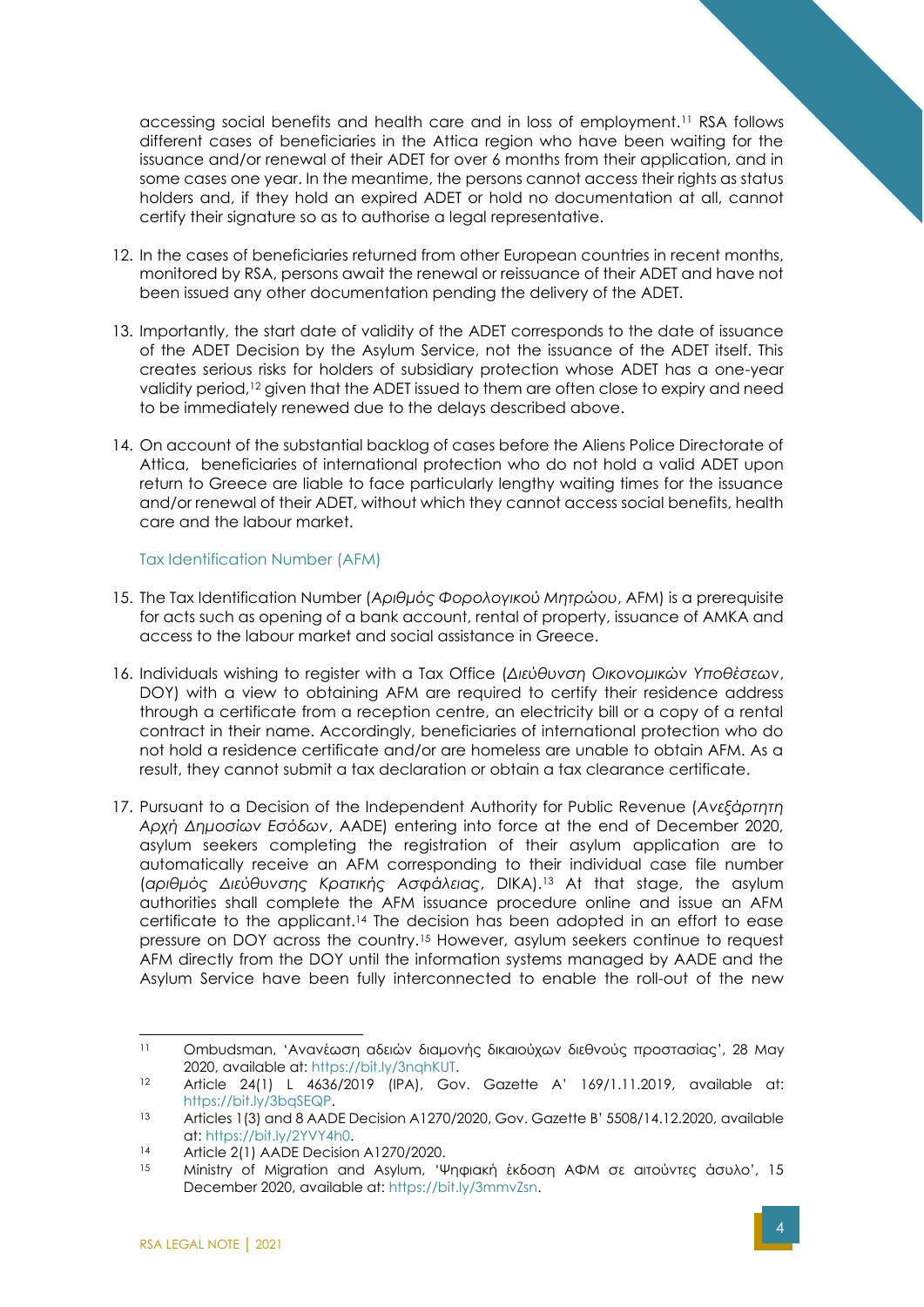procedure.<sup>16</sup> The AADE Decision does not apply to AFM issuance to beneficiaries of international protection.

18. Severe delays persist with regard to the issuance of AFM and online login credentials (*κλειδάριθμος*), also known as "TAXISnet" codes, necessary for receiving tax clearance. The credentials are also necessary for persons who have AFM but do not hold their AFM issuance certificate (*Βεβαίωση Απόδοσης ΑΦΜ*). Illustratively, RSA is following the case of a beneficiary returned from Germany in August 2020 whose request for a copy of her AFM certificate was denied by the DOY on the ground that she did not possess a valid residence permit.

### <span id="page-5-0"></span>Social Security Number (AMKA)

- 19. AMKA is a prerequisite for access to both health care and the labour market. According to the Ministry of Labour and Social Affairs Circular in force since October 2019, beneficiaries of international protection can request AMKA from any Citizens' Service Centre (*Κέντρο Εξυπηρέτησης Πολιτών*, KEP) if they hold a residence permit, a correspondence address and AFM.<sup>17</sup> Asylum seekers are not eligible for AMKA,<sup>18</sup> but obtain a Provisional Foreigner's Insurance and Health Care Number (*Προσωρινός Αριθμός Ασφάλισης και Υγειονομικής Περίθαλψης Αλλοδαπού*, PAAYPA).<sup>19</sup> This number is issued upon the issuance of the DADP, and is converted into AMKA within 1 month of the delivery of the ADET.<sup>20</sup> Therefore, that the obstacles to and prolonged waiting times for obtaining a residence permit affect the issuance of AMKA, resulting in depriving beneficiaries of international protection of the necessary documentation to access the health care system.
- 20. Moreover, additional requirements for AMKA have been imposed by authorities in practice. Certain KEP require beneficiaries of international protection to provide them a "certificate of ADET delivery date" (*βεβαίωση ημερομηνίας παραλαβής ΑΔΕΤ*) in addition to their residence permit. However, this document is not issued to people upon the delivery of their residence permit, therefore they are unable to produce it.
- 21. The issuance of AMKA to beneficiaries is also marred by technical problems encountered by the authorities in adapting their personal details registered in residence permits into Greek characters, even though no such obligation is set out in domestic legislation.<sup>21</sup>
- 22. Finally, practical obstacles to accessing health care currently face PAAYPA holders as well, due to the fact that the Provisional Number is automatically de-activated upon the expiry of the DADP.<sup>22</sup> In the peculiar context of the COVID-19 pandemic, since June 2020 Greece has introduced successive legislative extensions of the duration of validity

<sup>16</sup> Article 7 AADE Decision A1270/2020.

<sup>17</sup> Ministry of Labour and Social Affairs, Circular 80320/42862/Δ18.2718 "specifications on the issuance of AMKA by EFKA and KEP", 1 October 2019, available at: [https://bit.ly/2VBYND6.](https://bit.ly/2VBYND6) See also Annex to the Circular, 30, available at: [https://bit.ly/3bEXXuT.](https://bit.ly/3bEXXuT)

<sup>18</sup> Ministry of Labour and Social Affairs, Circular Φ.80320/οικ.31355/Δ18.2084 "on the issuance of AMKA to foreign nationals", 11 July 2019, available at: [https://bit.ly/2Ldd5ny.](https://bit.ly/2Ldd5ny)

<sup>19</sup> Article 1 Joint Ministerial Decision 717/2020, Gov. Gazette B' 199/31.01.2020, available at: [https://bit.ly/2MOHddl.](https://bit.ly/2MOHddl)

<sup>20</sup> Article 11 Joint Ministerial Decision 717/2020.<br>21 Ombudsman, 'Znrougra grospogne AMKA

<sup>21</sup> Ombudsman, 'Ζητήματα απόδοσης ΑΜΚΑ, ΚΥΠΑ και συναφή προσκόμματα πρόσβασης στην εργασία, ασφάλιση και υγεία των αιτούντων διεθνή προστασία και των ανηλίκων', 10 September 2019, 3-4, available at: [https://bit.ly/2zLIRWM.](https://bit.ly/2zLIRWM)

<sup>22</sup> Article 6 Joint Ministerial Decision 717/2020.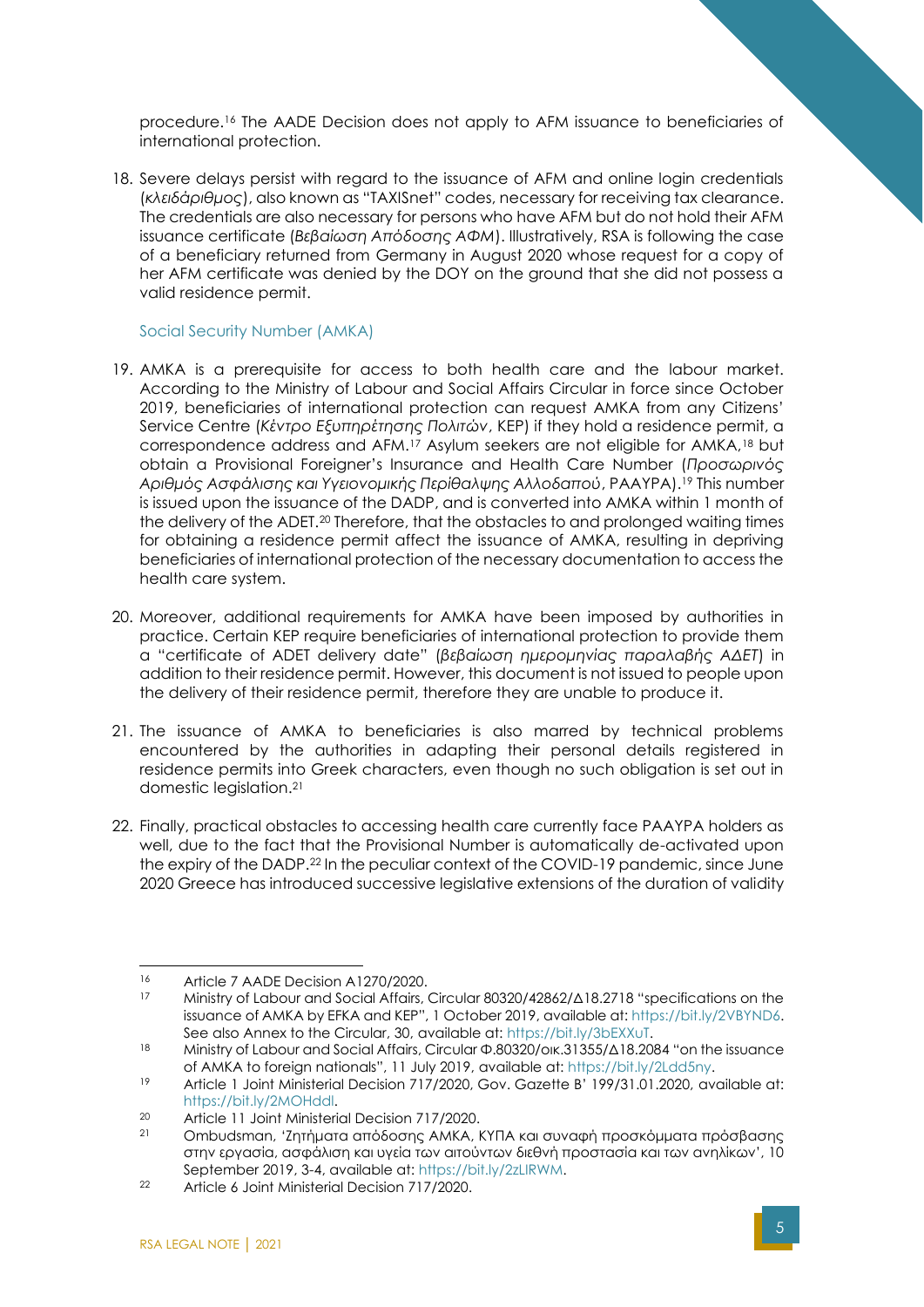of DADP, the latest extending validity until the end of March 2021,<sup>23</sup> without ensuring that the corollary PAAYPA will remain active. As a result, asylum seekers and beneficiaries of international protection awaiting their residence permit are unable to make use of their PAAYPA in order to access health services and medicine.

#### <span id="page-6-0"></span>**Social welfare**

- 23. There is no dedicated social benefit for status holders in Greece to guarantee their transition into the social welfare system in view of their particular circumstances. Financial allowances ("cash assistance") provided to asylum seekers as part of material reception conditions is automatically ceased within 30 days of the granting of international protection.<sup>24</sup>
- 24. The guaranteed minimum income (*ελάχιστο εγγυημένο εισόδημα*),<sup>25</sup> formerly known as Social Solidarity Income (*Κοινωνικό Επίδομα Αλληλεγγύης*, KEA),<sup>26</sup> is a 200 € monthly allowance per household, plus 100 € per additional adult and 50 € per additional child. The guaranteed minimum income is formally available to beneficiaries of international protection.<sup>27</sup> However, the competent authority does not keep disaggregated statistics on the number of beneficiaries of international protection receiving the guaranteed minimum income.<sup>28</sup>
- 25. Access to the guaranteed minimum income is conditioned *inter alia* on possession of ADET, AFM, tax clearance, AMKA and bank account.
- 26. Eligibility for guaranteed minimum income is reserved to "households" with a registered address proven by a rental contract signed 6 months prior to the application, and to "homeless persons" living below the poverty line.<sup>29</sup> As highlighted by the Ombudsman, the reference to "households" in the law results in excluding from guaranteed minimum income many persons or families who, owing to a lack of resources, have to move in with a person or household living above the poverty line or are hosted without receiving any form of social welfare, without being members of the same household. Persons hosted in facilities due to homelessness are equally excluded from the scope of "household". <sup>30</sup> The Ministry of Labour and Social Affairs has not responded to the Ombudsman's recommendations of legislative reform to ensure coverage of these groups at the time of writing.<sup>31</sup>
- 27. "Homeless persons" must provide a homelessness certificate by a municipality or a certificate of use of services of a municipality drop-in centre for the homeless or a municipality temporary shelter or women's shelter.<sup>32</sup> Residence in a refugee camp

<sup>23</sup> Minister of Migration and Asylum Decision 11341/2020, Gov. Gazette B' 2252/11.06.2020; Decision 18602/2020, Gov. Gazette B' 3881/11.09.2020; Article 156(3) Law 4764/2020, Gov. Gazette A' 256/23.12.2020.

<sup>24</sup> Article 5(1) Ministry of Migration and Asylum Decision 16987/2020, Gov. Gazette B' 2587/26.06.2020, available at: [https://bit.ly/3diZ3Ag.](https://bit.ly/3diZ3Ag)

<sup>25</sup> Article 29(2) Law 4659/2020, Gov. Gazette A' 21/3.2.2020, available at: [https://bit.ly/2zhWxZ0.](https://bit.ly/2zhWxZ0)

<sup>26</sup> Article 235 Law 4389/2016, as last amended by Law 4756/2020, Gov. Gazette A' 235/26.11.2020, available at: [https://bit.ly/3slkeWx.](https://bit.ly/3slkeWx)

<sup>27</sup> OPEKA, *Ελάχιστο Εγγυημένο Εισόδημα (ΚΕΑ)*, available at: [https://bit.ly/3chQsdD.](https://bit.ly/3chQsdD)

<sup>28</sup> Information provided by OPEKA, January 2021.<br>29 Article 235(1) Law 4389 (2014)

<sup>&</sup>lt;sup>29</sup> Article 235(1) Law 4389/2016.<br>30 Ombudsman Feótagse via t

<sup>30</sup> Ombudsman, *Πρότασεις για τα προνοιακά προγράμματα «Ελάχιστο Εγγυημένο Εισόδημα» και «Επίδομα Στέγασης»*, 103/2020, 6 July 2020.

<sup>31</sup> Ombudsman, No 253053/3945/2021, 20 January 2021.

<sup>32</sup> Article 5 Joint Ministerial Decision Δ13/οικ./33475/1935, Gov. Gazette B' 2281/15.06.2018, available at: [https://bit.ly/2WHfFHO.](https://bit.ly/2WHfFHO) See also Article 235(2)(c) Law 4389/2016, as amended by Law 4756/2020.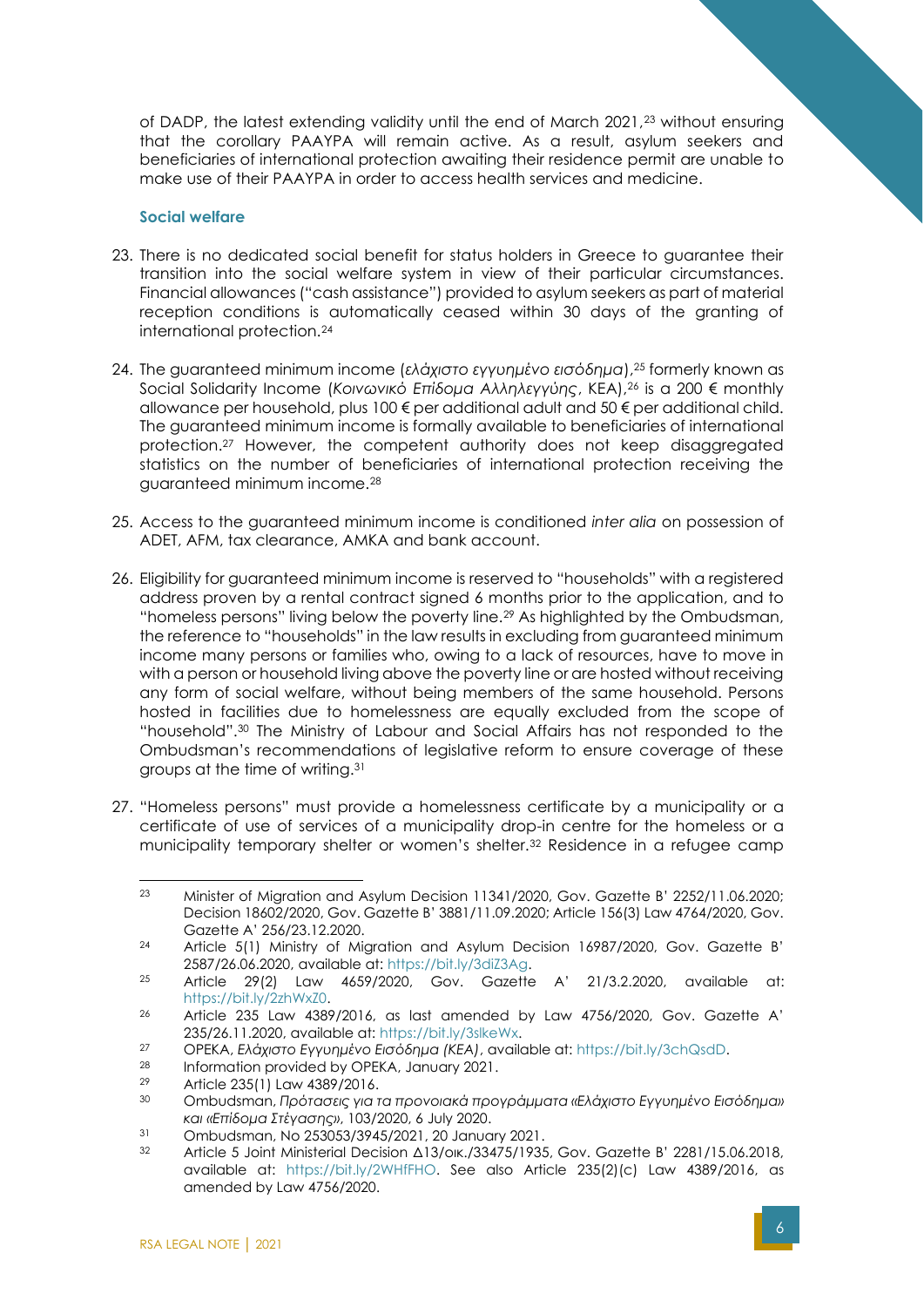does not constitute proof of address for this purpose. As a rule, a homelessness certificate is issued by the Municipality of Athens only to persons living on the streets as identified by Centre for Reception and Solidarity of the Municipality of Athens (*Κέντρο Υποδοχής και Αλληλεγγυής Δήμου Αθηναίων*, KYADA) staff in the course of their street work.<sup>33</sup> This excludes the homeless living in 'squats', living unregistered in refugee camps, moving between houses of co-nationals in order to avoid the streets, or regularly changing locations along with their belongings for security reasons. In addition, KYADA issues a homelessness certificate for specific reasons e.g. social benefits, only as long as all other conditions for access thereto are met. Therefore, many homeless persons are unable to obtain such a certificate so as to fulfil the conditions for guaranteed minimum income.

- 28. The housing allowance (*επίδομα στέγασης*) is available to up to 600,000 households living in rented accommodation or paying a mortgage on their main family home.<sup>34</sup> Eligible persons must legally and permanently reside in Greece for a minimum of 5 years prior to applying for a rental allowance.<sup>35</sup> This condition renders the allowance inaccessible to beneficiaries who obtained status in recent years and/or to those who have not managed to submit tax declarations on time and/or who have not remained in Greece without interruption. The one-off child-birth allowance introduced in 2020 is available to mothers who are third-country nationals, including beneficiaries, upon condition that they establish 12 years of permanent and uninterrupted residence in Greece, as demonstrated through the submission of tax declarations.<sup>36</sup> Accordingly, the vast majority of status holders are excluded from this benefit. The monthly child support allowance – ranging from 28 € to 70 € per child according to income and household size – is expressly available to persons who fulfil 5 years of permanent and uninterrupted residence in Greece, as demonstrated through the submission of tax declarations.<sup>37</sup> Disability benefits are conditioned upon examination by the Disability Accreditation Centre and establishment of over 67% of disability for a person to be eligible for the severe disability allowance. The uninsured retiree benefit, up to a maximum of  $360 \text{ } \epsilon$  for an uninsured person aged 67, is available to persons who have had permanent and uninterrupted residence in Greece for 15 years.<sup>38</sup>
- 29. The lengthy residence requirements underpinning most benefits do not take into account the particular situation of refugees and thereby entail differential treatment against beneficiaries of international protection compared to nationals and effectively exclude them from most forms of social assistance. As concluded by the Asylum Information Database (AIDA) report on Greece, "except for KEA, there are no other effective allowances in practice."<sup>39</sup> It is worth highlighting that the guaranteed minimum income is not designed to cover the particular needs of beneficiaries during their transition into the social welfare system.

<sup>33</sup> Information provided by KYADA, 3 December 2019.

<sup>34</sup> Article 3 Law 4472/2017, Gov. Gazette A' 74/19.05.2017, available at: [https://bit.ly/2zpEkZm.](https://bit.ly/2zpEkZm)

<sup>35</sup> Article 3(6) Law 4472/2017, inserted by Article 17 Law 4659/2020. Residence is established based on the submission of tax declarations within the requisite deadlines.

 $36$  Articles 1(2) and 7(1)(e) and (2) Law 4659/2020.

Article 214(11) Law 4512/2012, as amended by Article 15(1) Law 4659/2020. The above observations on timely tax declarations are applicable.

 $38$  Article 93 Law 4387/2016.

<sup>39</sup> AIDA, *Country Report Greece, 2019 Update*, June 2020, 222, available at: [https://bit.ly/36TnOiw.](https://bit.ly/36TnOiw)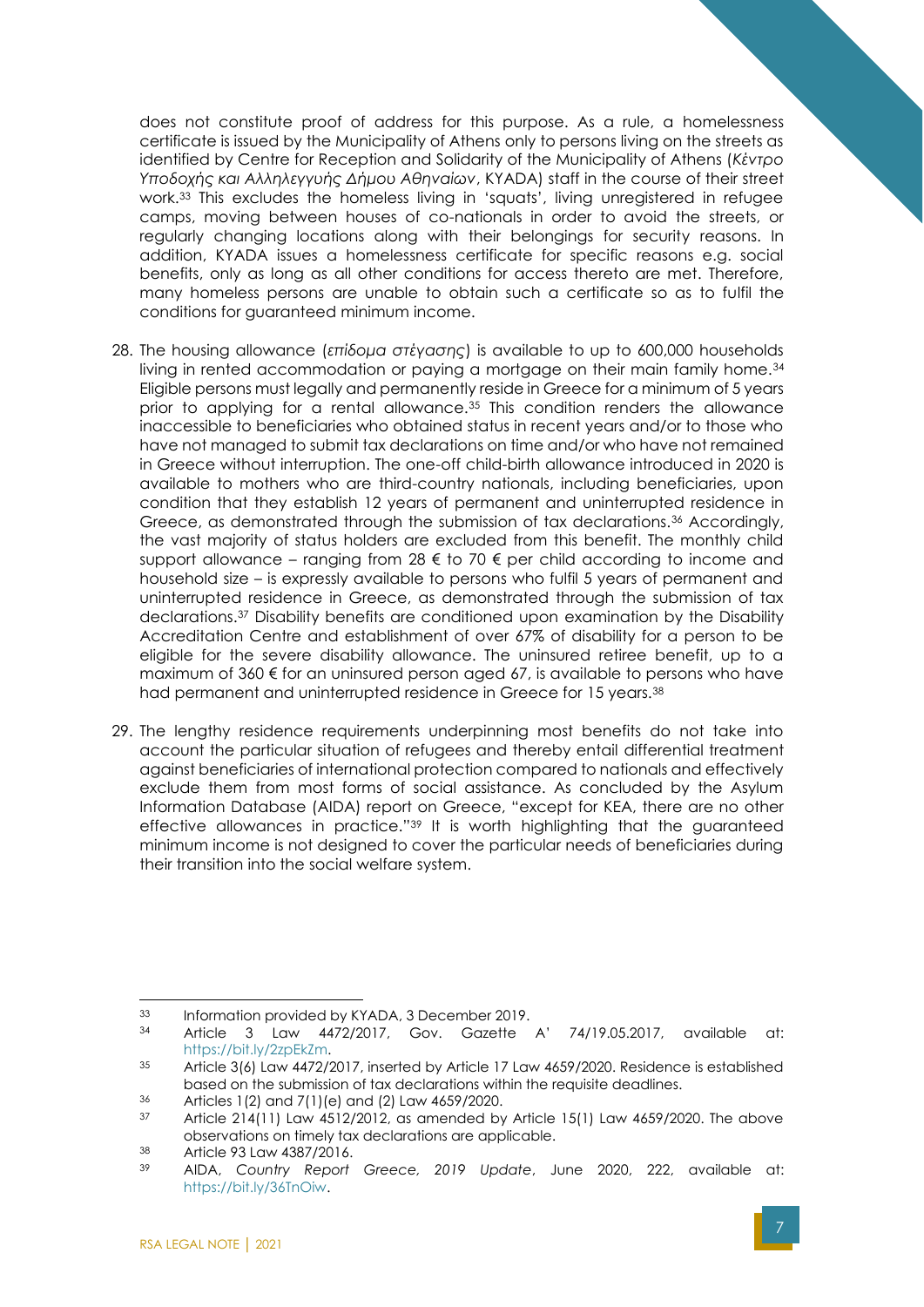#### <span id="page-8-0"></span>**Housing**

#### <span id="page-8-1"></span>HELIOS and housing support programmes

- 30. The only official integration programme currently operating in Greece is the Asylum, Migration and Integration Fund (AMIF) supported "Hellenic Integration Support for Beneficiaries of International Protection" (HELIOS),<sup>40</sup> implemented by the International Organisation for Migration (IOM) in partnership with several non-governmental organisations. The programme runs from July 2019 to June 2021 under current funding.<sup>41</sup>
- 31. Enrolment on HELIOS has to be done within one year of the notification of a positive decision.<sup>42</sup> Eligibility for enrolment on HELIOS is subject to the following criteria: (a) recognition as a refugee or beneficiary of subsidiary protection after 1 January 2018; and (b) official registration and residence in the reception system in an open reception facility (refugee camp), a Reception and Identification Centre (RIC), a hotel, 43 or an accommodation place under the ESTIA programme or official municipality shelters or other housing programmes e.g. for victims of trafficking, at the time of notification of a positive decision on their asylum claim.<sup>44</sup> In light of this, beneficiaries of international protection who were not in Greece upon the approval of their asylum application are not eligible for enrolment on the HELIOS programme.
- 32. According to IOM statistics, 26,665 beneficiaries of international protection had been registered on the HELIOS programme by 5 February 2021. 34% were previously residents in an ESTIA place, 33% in mainland camps, 18% in hotels and 16% in RIC.<sup>45</sup>
- 33. HELIOS does not offer accommodation *per se*. it offers rental subsidies to assist beneficiaries in finding an accommodation place, upon condition they hold a rental agreement of a duration exceeding 6 months and a bank account. Assistance under HELIOS is offered for a period of 6 to 12 months, depending on the date of submission or the necessary documents; "the sooner a beneficiary submits all the necessary documents, the more months of rental subsidies he/she will receive".<sup>46</sup> The level of the rental subsidy ranges from €162 for a single adult to €630 for a six-member family.<sup>47</sup> In addition to a monthly subsidy, beneficiaries receive a one-off sum ranging from  $\epsilon$ 440 to €1,490 to pay the rental deposit and cover settling-in expenses.<sup>48</sup>
- 34. In addition to the precondition of possession of AFM and a bank account, severe barriers to securing a rental agreement persist. Beneficiaries of international protection continue to report problems in communicating with landlords, as well as discrimination

<sup>40</sup> IOM, *Hellenic Integration Support for Beneficiaries of International Protection (HELIOS)*, available at: [https://bit.ly/2S21ZFJ.](https://bit.ly/2S21ZFJ)

<sup>41</sup> Information provided by IOM, 9 February 2021.<br>42 Ibid: IOM, HELIOS, Project, Pequiptions, Han

<sup>42</sup> *Ibid*; IOM, *HELIOS Project Regulations Handbook*, December 2020, available at: [https://bit.ly/3b6MXc7.](https://bit.ly/3b6MXc7)

<sup>43</sup> Accommodation in hotels is provided under the "FILOXENIA - Temporary Shelter and Protection for the Most Vulnerable Migrants in Greece" implemented by IOM. The programme was terminated at the end of 2020.

<sup>44</sup> Information provided by IOM, 9 February 2021. See also IOM, *HELIOS Project Regulations Handbook*, December 2020; Ministry of Migration and Asylum, Reply to parliamentary question by Hellenic Solution, 20/2021, 29 January 2021, available at: [https://bit.ly/3jiMANZ.](https://bit.ly/3jiMANZ)

<sup>45</sup> IOM, *HELIOS Factsheet*, 5 February 2021, available at: [https://bit.ly/3moWQ6Y.](https://bit.ly/3moWQ6Y)

<sup>46</sup> *Ibid*.

<sup>47</sup> General Secretariat for Migration Policy, 'Μέτρα ένταξης ευάλωτων δικαιούχων προσφυγικού καθεστώτος / επικουρικής προστασίας κατόπιν έξωσης από τις παροχές του προγράμματος ESTIA', Reply to the Ombudsman, 10848, 7 September 2020, available at: [https://bit.ly/34hbW8E.](https://bit.ly/34hbW8E)

<sup>48</sup> IOM, *HELIOS Project Regulations Handbook*, December 2020.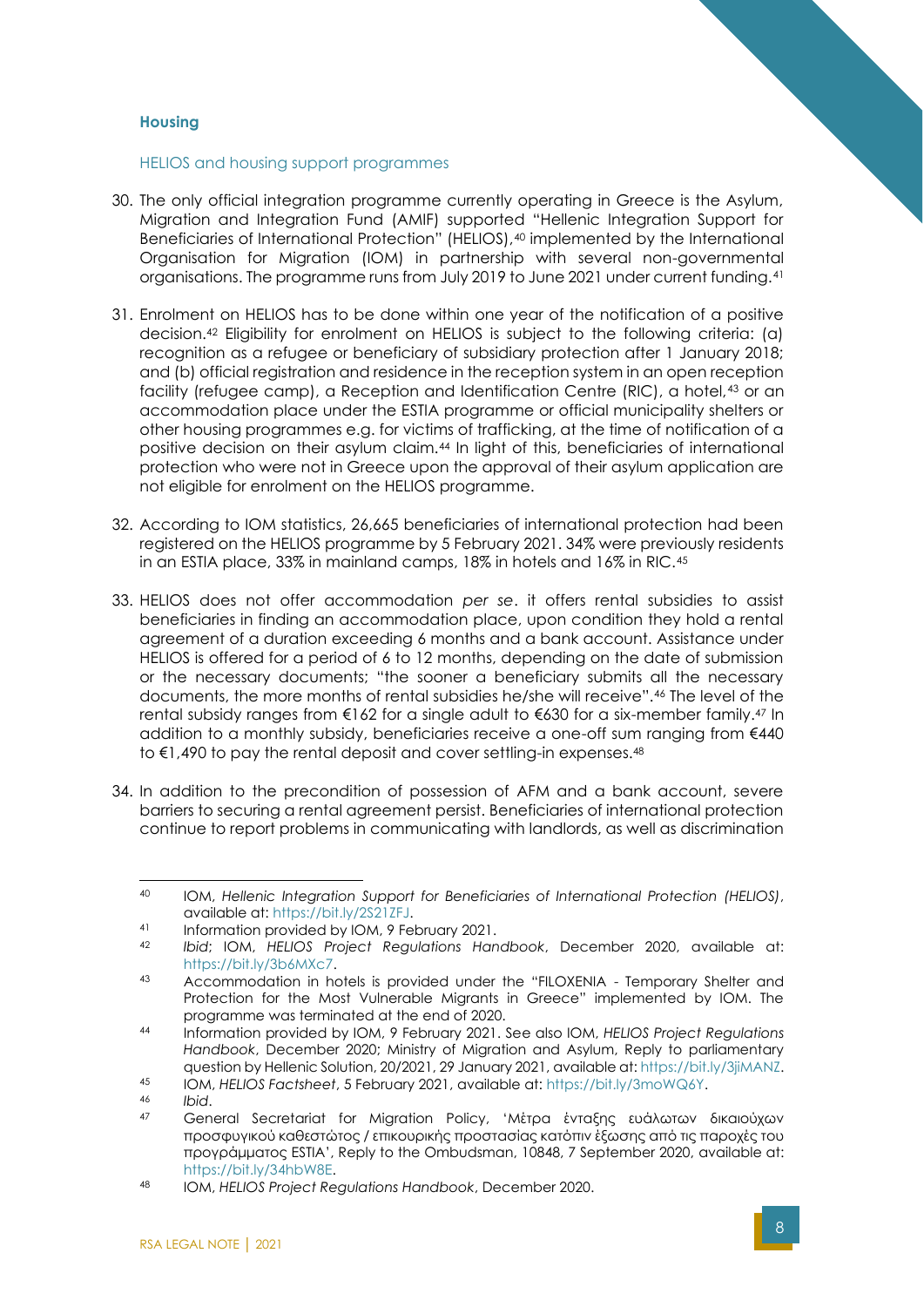in the housing market and xenophobic stances from local authorities.<sup>49</sup> Moreover, most beneficiaries cannot find an apartment to rent due to the lack of affordable properties and to high demand, particularly in Attica.<sup>50</sup> Over the past two years, rent prices have increased by 20% to 30% in central Athens and by 10% to 15% in the Attica suburbs.<sup>51</sup> In addition to rent, beneficiaries have to cover utility bills and other expenses. Therefore, the HELIOS rent subsidy alone is often insufficient to ensure their subsistence.

- 35. According to the Ministry of Migration and Asylum, HELIOS has capacity to offer rental subsidies to 5,000 households, reaching up to 11,200 people depending on household composition.<sup>52</sup> According to IOM, the project aims to cover 7,200 households by the end of June 2021.<sup>53</sup> From its launch to 5 February 2021, HELIOS had provided rental subsidies to 4,304 households, totalling 11,009 beneficiaries. There is no available breakdown of rental subsidies by duration.<sup>54</sup> Based on the aforementioned figures, it remains clear that accommodation support under HELIOS has only been provided to a small fraction of the refugee population in Greece. From the start of the reference period covered by the programme, 1 January 2018, until the end of 2020, 71,812 persons received international protection at first and second instance.<sup>55</sup> Therefore, only one out of seven people granted status in Greece has been able to access rental subsidies under the HELIOS programme.
- 36. The number of households currently benefitting from HELIOS subsidies is 2,926, corresponding to 7,667 persons.<sup>56</sup> Accordingly, as many as 3,342 beneficiaries have ceased receiving rental subsidies under the HELIOS programme.
- 37. Beyond HELIOS, small-scale pilot projects offering housing support include "Curing the Limbo", a project run by the Municipality of Athens from April 2018 to March 2021. Housing support under the project is available for a 9-month period and the level of financial assistance varies according to the composition of the household. "Curing the Limbo" has stopped accepting new beneficiaries since the project is coming to an end in March 2021. The last instalment of housing support to persons covered by the project was provided in January 2021.<sup>57</sup> Since its launch, the project has supported 298 beneficiaries in accessing housing.<sup>58</sup>
- 38. RSA is not aware of other programmes run by non-governmental organisations to support beneficiaries of international protection in accessing housing. Organisations Greek Council for Refugees, SolidarityNow, Arsis and PRAKSIS have informed RSA that

<sup>53</sup> Information provided by IOM, 9 February 2021.

<sup>49</sup> See e.g. a call from the Deputy Governor of Chios on landlords not to let property to migrants: Alithia, 'Mην ενοικιάζετε σε μετανάστες λέει ο Αντιπεριφερειάρχης υγείας!', 22 April 2020, available at: [https://bit.ly/2zyDg63.](https://bit.ly/2zyDg63)

<sup>50</sup> Ethnos, 'Ακίνητα: Οι περιοχές της Αττικής με διαθεσιμότητα ενοικίων έως 550 ευρώ για οικογένειες', 15 November 2020, available at: [https://bit.ly/3bdmZUm.](https://bit.ly/3bdmZUm)

<sup>51</sup> Ethnos, 'Απότομη αύξηση ενοικίων σε συνοικίες της Αττικής - Οι τιμές ανά περιοχή (πίνακες)', 24 October 2020, available at: [https://bit.ly/3b6vu3y.](https://bit.ly/3b6vu3y)

<sup>52</sup> Ministry of Migration and Asylum, Reply to parliamentary question by SYRIZA, 581/2020, 8 January 2021, 3, available at: [https://bit.ly/3i5jWze.](https://bit.ly/3i5jWze)

<sup>54</sup> *Ibid*.

<sup>55</sup> AIDA, *Country Report Greece, 2018 Update*, March 2019, 8, 50; *Country Report Greece, 2019 Update*, June 2020, 8, 63; Ministry of Migration and Asylum, *Ετήσιο ενημερωτικό σημείωμα 2020*, January 2021, 12, 15, available at: [https://bit.ly/3aMzZP1.](https://bit.ly/3aMzZP1)

<sup>56</sup> IOM, *HELIOS Factsheet*, 5 February 2021, available at: [https://bit.ly/3moWQ6Y.](https://bit.ly/3moWQ6Y)

<sup>&</sup>lt;sup>57</sup> Information provided by the Municipality of Athens, 11 February 2021.

<sup>58</sup> Curing the Limbo, *Το πρόγραμμα σε αριθμούς*, December 2020, available at: [https://bit.ly/3ePFnCf.](https://bit.ly/3ePFnCf)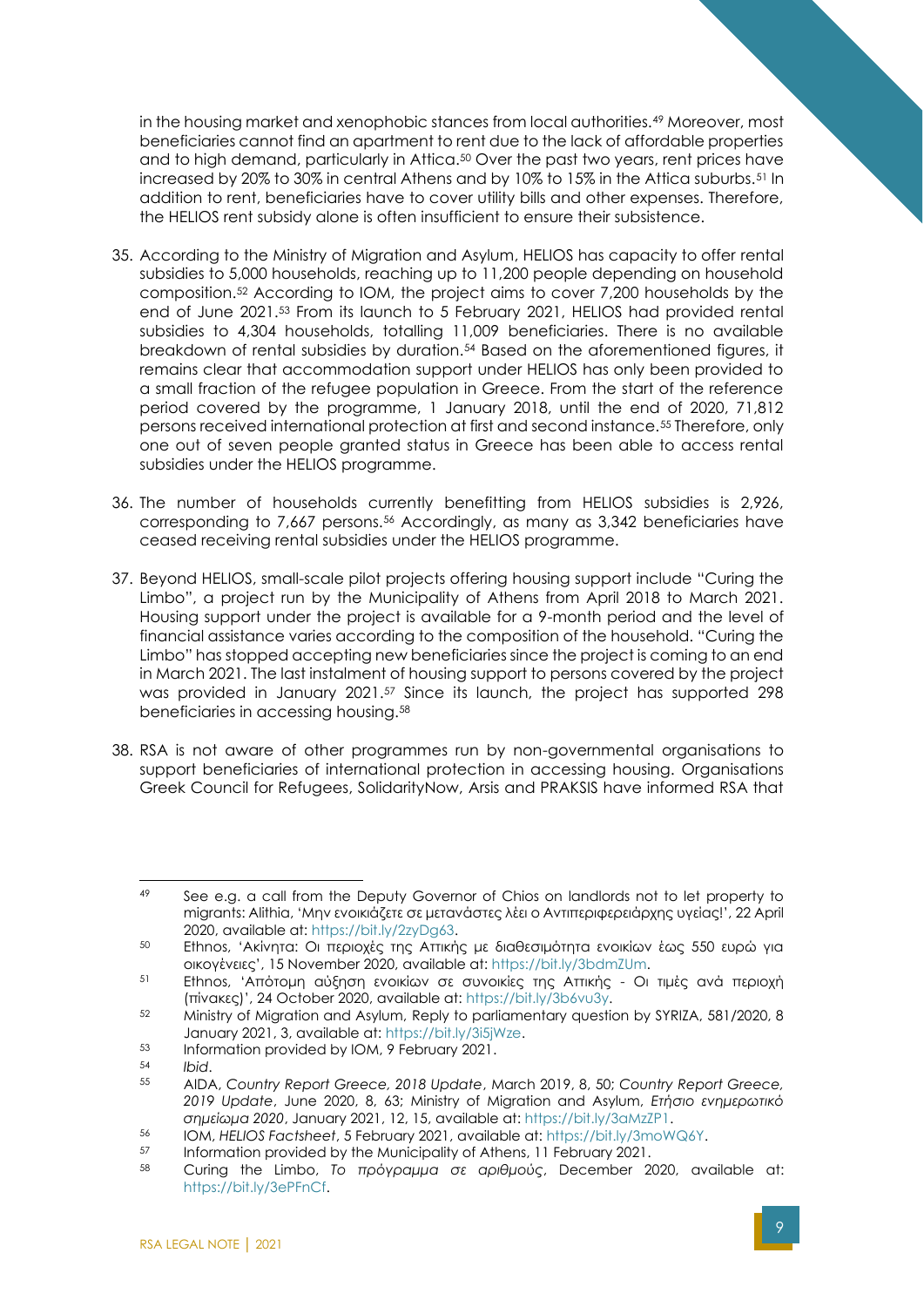they do not currently provide housing or housing support to beneficiaries outside HELIOS.<sup>59</sup> There is no known list of organisations offering housing to status holders.<sup>60</sup>

#### <span id="page-10-0"></span>Homelessness & destitution

- 39. Since the summer of 2020, thousands of beneficiaries of international protection have ended up homeless after being informed that they had to leave their places in the reception system within 30 days of the grant of international protection. People have been exposed to destitution and have slept rough in Victoria Square and other parts of Athens. Following several forcible removal operations, the Police has transported them to refugee camps (e.g. Malakasa, Elaionas, Skaramangas, Thiva) and even to detention facilities (Amygdaleza), where they have remained as unregistered residents. Living conditions for unregistered residents in Attica camps, many of them severely overcrowded,<sup>61</sup> involve serious material deprivation: people slept on the floor and were excluded from the entitlements afforded to asylum seekers.<sup>62</sup>
- 40. Risks of homelessness among persons granted international protection remain high at the time of writing, given the 30-day deadline for persons to vacate their reception places upon obtaining international protection. As of early February 2021, as many as 10,405 recognised refugees resided in the country's refugee camps alone,<sup>63</sup> while 6,199 beneficiaries of international protection resided in ESTIA at the end of 2020.<sup>64</sup> Persons residing in ESTIA accommodation are being served complaints (*εξώδικα*) by the organisations operating apartments, threatening them with legal action if they fail to vacate the premises. Media reports confirm that hundreds are being left on the street in February 2021 amid the COVID-19 pandemic and harsh winter conditions.<sup>65</sup> At the end of the month, status holders became homeless yet again across the territory, after being requested to leave their places in hotels running under the FILOXENIA programme, as mentioned below. <sup>66</sup> In Athens, approximately 70 people ended up in Victoria Square and were transferred by the authorities to the pre-removal detention centre of Amygdaleza.<sup>67</sup>
- 41. Alongside persons currently exiting the reception system, beneficiaries who have gone through the HELIOS programme are yet again at risk of homelessness after their rental subsidies come to an end. As mentioned above, as many as 3,342 beneficiaries have ceased receiving the subsidies. In several cases followed by RSA in Attica, these

<sup>59</sup> Information provided by the Greek Council for Refugees, 15 February 2021; SolidarityNow, 16 February 2021; Arsis, 15 February 2021. PRAKSIS will start a project in March 2021 to offer housing to 20 single-parent families led by female status holders: Information provided by PRAKSIS, 15 January 2021.

<sup>&</sup>lt;sup>60</sup> Information provided by UNHCR, 29 January 2020.<br> **EXECUTE THE OCCUPANCY TO BE SET UPPEN USE A** DISPOSE OF THE REGIONAL SCHOOL OF THE SECTION OF THE SET OF THE REGION OF THE REGIONAL SCHOOL OF THE REGION OF THE REGION

The occupancy rate is currently 127% in Elaionas and 101% in Malakasa and Schisto: IOM, *SMS Factsheet*, December 2020, available at: [https://bit.ly/3cUviW1.](https://bit.ly/3cUviW1)

<sup>62</sup> RSA, 'Recognised but unprotected: The situation of refugees in Victoria Square', 3 August 2020, available at: [https://bit.ly/3p34Cow.](https://bit.ly/3p34Cow)

<sup>63</sup> Hellenic Parliament, Plenary Session OZ', 8 February 2021, 135, available at: [https://bit.ly/3pc97Nx.](https://bit.ly/3pc97Nx)

<sup>64</sup> UNHCR, *Greece Factsheet*, December 2020, available at: [https://bit.ly/3pgdgjN.](https://bit.ly/3pgdgjN)

<sup>65</sup> On the situation of 11 families in Agioi Theodoroi, see Efsyn, 'Έβγαλαν στο δρόμο 11 οικογένειες προσφύγων μέσα στο ψύχος', 14 February 2021, available at: <https://bit.ly/3dbPhzD>. On several hundred people in Grevena, Alterthess, 'Γρεβενά: Βγάζουν στον δρόμο εκατοντάδες πρόσφυγες με απόφαση Μηταράκη', available at: [https://bit.ly/3sbuCjy.](https://bit.ly/3sbuCjy)

<sup>66</sup> On the situation of people in Sparti, Laconia Live, 'Αποχώρησαν με προορισμό το άγνωστο οι πρόσφυγες της Σπάρτης', 5 March 2021, available at: [https://bit.ly/3t0xfoG.](https://bit.ly/3t0xfoG) 

<sup>67</sup> Avgi, 'Προσφυγικό / Στην Αμυγδαλέζα οι άστεγοι πρόσφυγες της πλατείας Βικτωρίας', 2 March 2021, available at[: https://bit.ly/3b9ZFH0.](https://bit.ly/3b9ZFH0)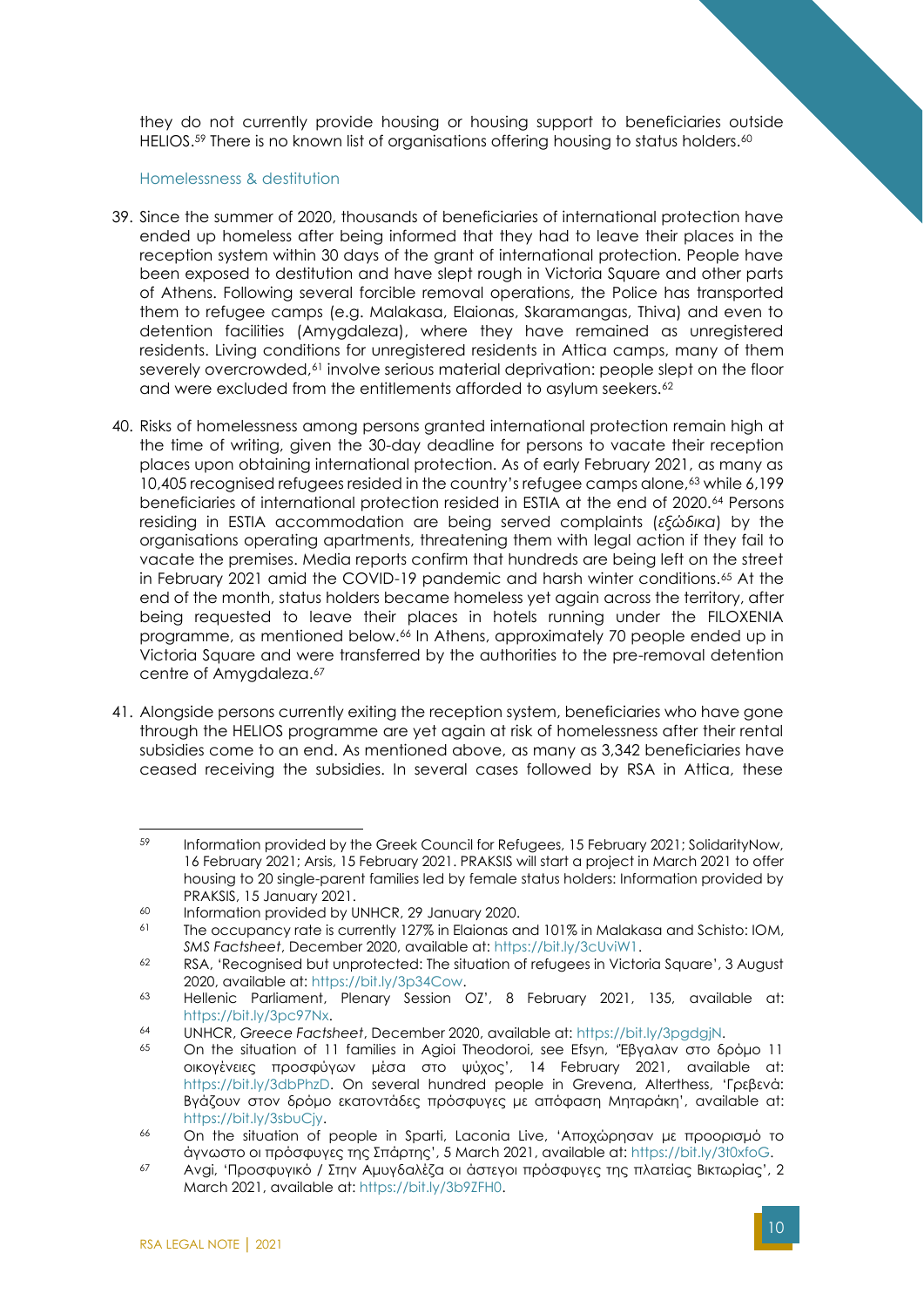persons are unable to continue renting property and end up homeless on the street, while many return to camps as unregistered residents.<sup>68</sup>

- 42. In addition, RSA is monitoring cases of status holders returned from other countries in recent months remain in prolonged destitution. A beneficiary returned from Germany in August 2020 has been sleeping rough in Athens for seven months. Another returned from Germany in January 2021 has secretly moved back into a refugee camp as an unregistered resident in precarious conditions, and was informed by the camp management in February 2021 that she was not allowed to stay in the camp.
- 43. Status holders could seek access to short-term homeless shelters offering accommodation for 3 to 6 months. However, homeless shelters operated throughout the country do not specifically target beneficiaries of international protection, although some are open to them.<sup>69</sup> The observations made by RSA and Stiftung PRO ASYL in *Kurdestan Darwesh* remain valid at the time of writing: access to the shelters is restricted by a number of criteria, given that (1) the majority of shelters only accept Greek or English speakers due to a lack of interpreters; (2) all shelters (except one for refugees with serious mental problems) are unavailable to persons with mental health conditions; (3) the only shelter designed for families has been suspended, only two shelters exceptionally admit families and one accepts women with children, notably victims of domestic violence; (4) state-run shelters require AFM and a tax clearance and medical examinations, including a COVID-19 test; and (5) their capacity is consistently extremely restricted.<sup>70</sup> The KYADA Multi-Purpose Shelter does not currently accept placements.<sup>71</sup> Some of the shelters only offer dormitories and thus require residents to leave during daytime, while the period of stay in dormitories cannot exceed 15 days to one month.<sup>72</sup> The Greek Housing Network recently stressed the absence of measures in Athens to shelter the homeless "living on the street, at store entrances, in church yards, squares, tents and parks", including many arriving from other municipalities.<sup>73</sup>
- 44. Against the backdrop of increasing numbers of people ending up homeless in Attica, IOM launched in September 2020 a pilot project under its FILOXENIA programme to offer emergency accommodation in hotels for 2 months to beneficiaries exiting reception facilities on the islands, to assist their transition into housing.<sup>74</sup> By the end of 2020, 1,838 beneficiaries of international protection were accommodated in hotels under the "FILOXENIA-INTEGRATION" project.<sup>75</sup> This project will end in February 2021 and will not be renewed, without any arrangements for the persons hosted therein.

<sup>68</sup> See also Alterthess, 'Άστεγοι… των προγραμμάτων στέγασης', 3 February 2021, available at: [https://bit.ly/3qgUoCF.](https://bit.ly/3qgUoCF)

<sup>69</sup> Note that, according to Article 33 IPA, beneficiaries of international protection have a right to accommodation under the same conditions as other legally residing third-country nationals. The law does not guarantee them equal treatment to Greek nationals.

<sup>70</sup> Lack of capacity is a recurring concern: RSA & PRO ASYL, *Legal Note on the living conditions of beneficiaries of international protection in Greece*, August 2018, 6, available at: [https://bit.ly/35i36GU,](https://bit.ly/35i36GU) as well as 2019.

 $\frac{71}{72}$  Information provided by KYADA, 23 February 2021.

<sup>72</sup> RSA & Stiftung PRO ASYL, *Third party intervention in Kurdestan Darwesh v. Greece and the Netherlands*, 4 June 2020, paras 44-47, available at: [https://bit.ly/3qZXBHp.](https://bit.ly/3qZXBHp)

<sup>73</sup> Greek Housing Network, 'Μόνο ο καιρός αποφασίζει για τους άστεγους;', 19 February 2021, available at: [https://bit.ly/3bweGBL.](https://bit.ly/3bweGBL)

<sup>74</sup> Ministry of Migration and Asylum, 'Λύση στην πλατεία Βικτωρίας δίνει η νέα πιλοτική δράση Υπουργείου Μετανάστευσης και Ασύλου και ΔΟΜ', 24 September 2020, available at: [https://bit.ly/3gZmWwA.](https://bit.ly/3gZmWwA)

<sup>75</sup> Ministry of Migration and Asylum, Reply to parliamentary question by SYRIZA, 581/2020, 8 January 2021, 2.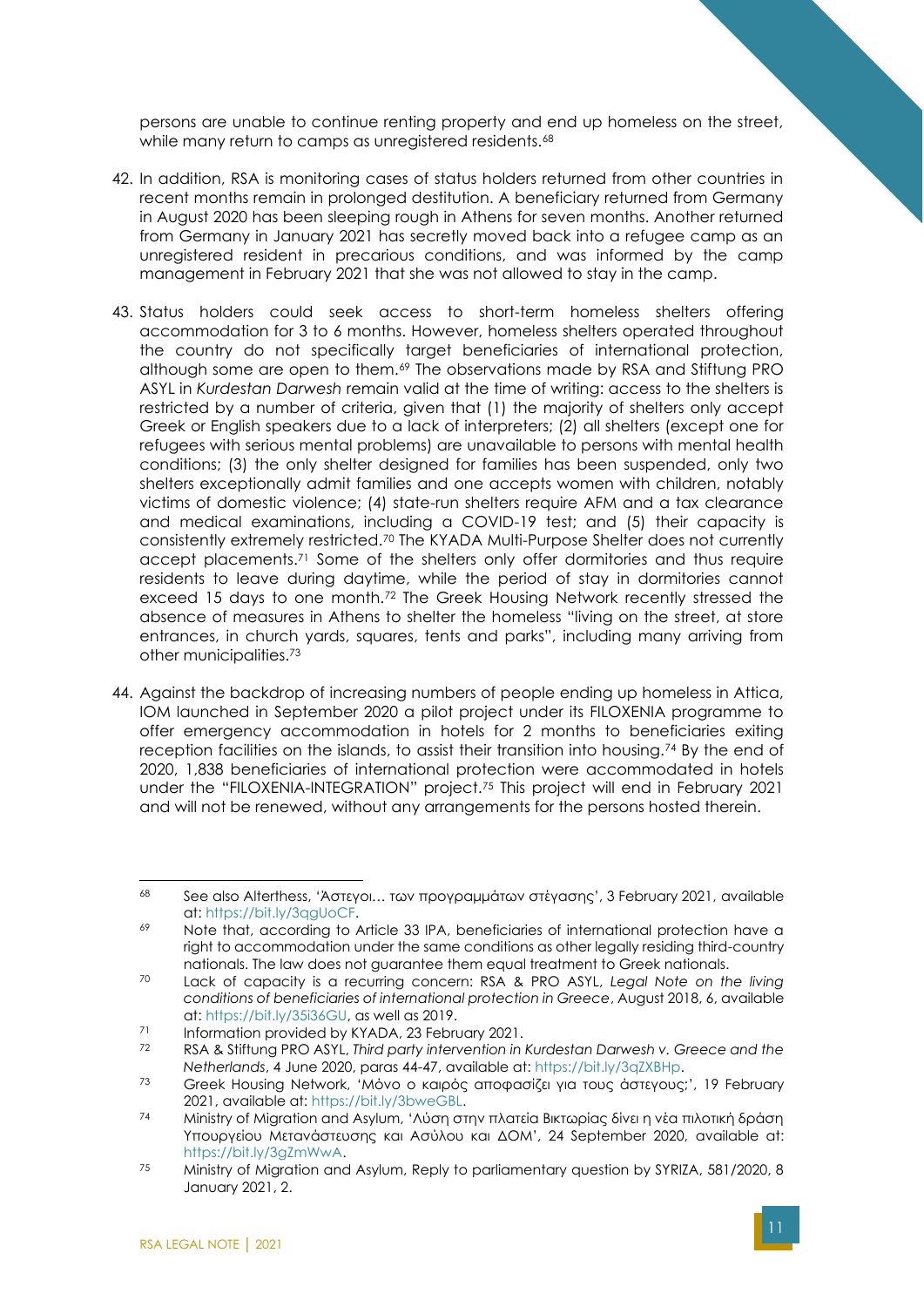- 45. Access to food distributed by the few soup kitchens in operation is restricted in practice. Out of 5 soup kitchens operating in the Attica region: "Equal Society" requires documents including a tax declaration, a registered address or a homelessness certificate, and AMKA; "Helping Hand – Evangeliki" does not accept new persons for the next two months; "Caritas" has no interpretation services and requires registration.
- 46. In light of the above, beneficiaries of international protection, including those returned to Greece from other countries, run a real risk of destitution, extreme material deprivation and a complete lack of accommodation engaging Article 3 ECHR.<sup>76</sup>

#### <span id="page-12-0"></span>**Health care**

- 47. As described above, beneficiaries of international protection who do not possess ADET cannot obtain AMKA in practice. Those who do not possess AMKA or PAAYPA are required to bear the costs of medication and tests, which can become exorbitant in cases involving conditions which require specialised medical checks on a regular basis.
- 48. In addition, the language barrier remains a key obstacle to beneficiaries' access to health care. Hospitals in the Attica region continue to lack available interpretation services to communicate with patients. For example, according to information provided to RSA: (a) the "Evangelismos" General Hospital of Athens has one interpreter for Farsi and Dari on a full-time basis, and one interpreter for Arabic during specific hours, both responsible for the entire hospital;<sup>77</sup> (b) the "Gennimatas", "Sotiria" and "Sismanoglio" General Hospitals of Athens only have one interpreter each for Arabic, responsible for the entire hospital;<sup>78</sup> (c) the "Aiginitio" Hospital and "Dromokaitio" Psychiatric Hospital of Athens require patients to bring their own interpreter.<sup>79</sup>
- 49. The increased digitalisation of public services in light of the COVID-19 pandemic has exacerbated barriers to access to health care for refugees. According to assisting organisations, homeless persons often lack the means to book appointments electronically or via phone and require assistance by mediators.<sup>80</sup>

#### <span id="page-12-1"></span>**Employment**

- 50. The observations made by RSA and Stiftung PRO ASYL in *Kurdestan Darwesh* remain valid at the time of writing.<sup>81</sup> Vocational training programmes and employment programmes in the agricultural sector previously announced by the government have never been implemented to date.
- 51. According to the Greek authorities, HELIOS offers job counselling to beneficiaries, involving a total of 360 hours per beneficiary, as well as language courses.<sup>82</sup> However, access to language courses is not consistently ensured for persons enrolled on HELIOS, partly due to capacity reasons and due to the restrictions posed by the COVID-19 pandemic, where remote online learning is not available to those who lack the

<sup>77</sup> Information provided by the "Evangelismos" General Hospital of Athens, 3 September 2020.

<sup>76</sup> See *inter alia* (Netherlands) Council of State, 202006266/1/V3, 28 January 2021.

<sup>78</sup> Information provided by the "Gennimatas", "Sotiria", "Sismanoglio" General Hospitals of Athens, 3 September 2020.

<sup>79</sup> Information provided by the "Aiginitio" University of Athens Hospital, 3 September 2020; "Dromokaitio" Psychiatric Hospital of Athens, 3 September 2020.

<sup>80</sup> Inside Story, 'Αυτοί που είναι στον δρόμο όταν «μένουμε σπίτι»', 2 December 2020, available at: [https://bit.ly/2JZjAO7.](https://bit.ly/2JZjAO7)

<sup>81</sup> RSA & Stiftung PRO ASYL, *Third party intervention in Kurdestan Darwesh v. Greece and the Netherlands*, 4 June 2020, paras 48-53, available at: [https://bit.ly/3qZXBHp.](https://bit.ly/3qZXBHp)

<sup>82</sup> Ministry of Migration and Asylum, Reply to parliamentary question by Hellenic Solution, 20/2021, 29 January 2021, available at: [https://bit.ly/3jiMANZ.](https://bit.ly/3jiMANZ)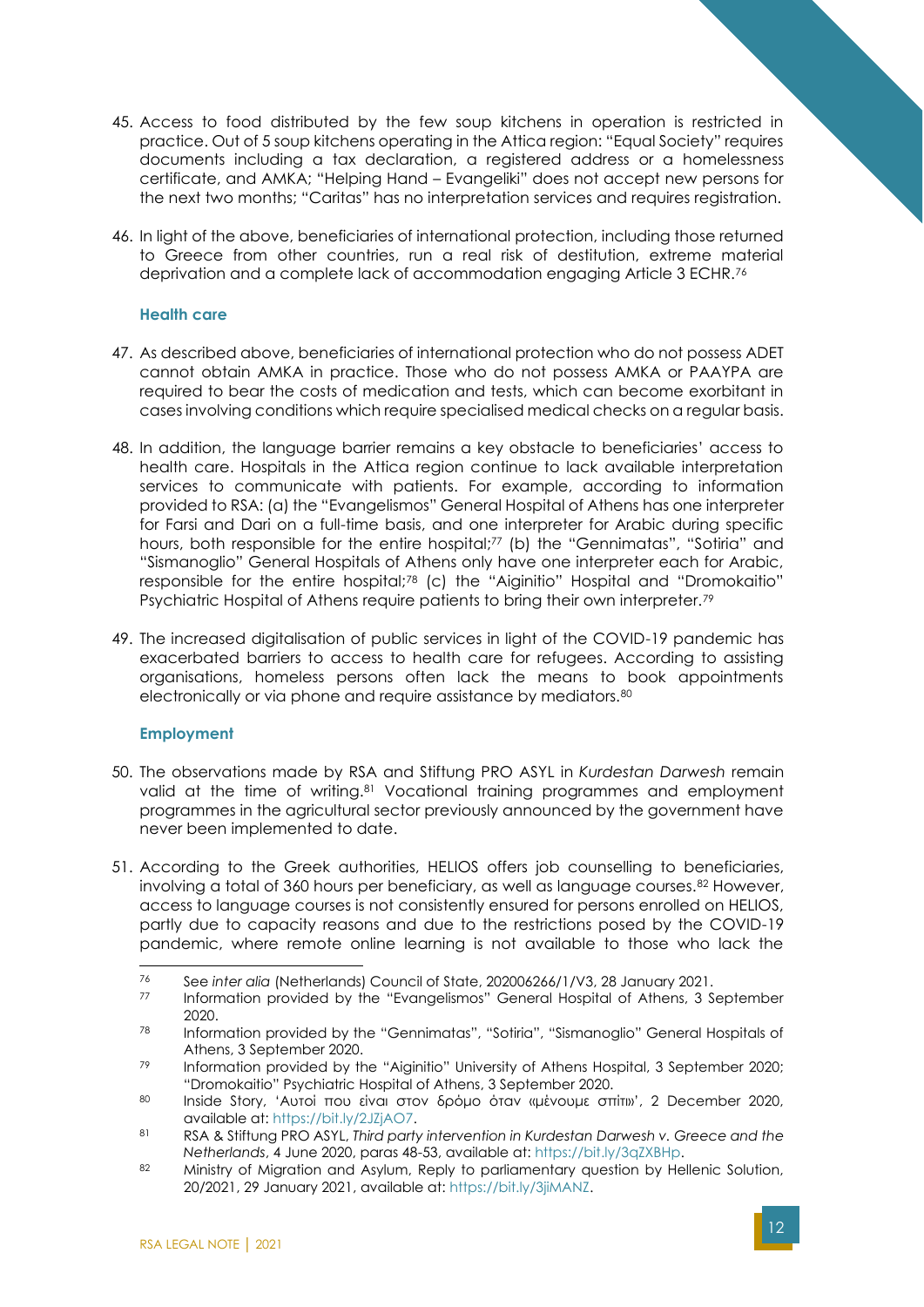requisite infrastructure. In at least two cases monitored by RSA, beneficiaries enrolled on HELIOS in July 2020 are yet to be contacted regarding the start of their language courses. Language courses run by the KEM in Athens are subject to waiting lists of 7-8 months at the time of writing.<sup>83</sup>

#### <span id="page-13-0"></span>**Remedies against violations of rights**

- 52. Greek law does not foresee any specific remedy to beneficiaries of international protection where their rights are not guaranteed. Judicial review, i.e. the application for annulment (*αίτηση ακύρωσης*) before the Administrative Court against acts or omissions of the administration is also an ineffective remedy, since it requires an individual administrative act or omission (*παράλειψη οφειλούμενης πράξης*) by an administrative authority which would not apply to cases such as access to housing. Moreover, the remedy: (1) entails lengthy procedures of up to 3 years and high court fees; (2) consists in judicial review of points of law and not fact; (3) does not carry automatic suspensive effect, while a suspension request is not allowed in cases concerning omission of state duties.
- 53. In addition, the compensation claim (*αγωγή αποζημίωσης*) against acts or omissions of the state<sup>84</sup> is an ineffective remedy, as: (1) only entitles the claimant to financial compensation and not redress with regard to the rights denied; and (2) entails lengthy procedures, during which the claimant cannot apply for interim measures.
- 54. Non-judicial requests before the administration to secure access to socio-economic rights are equally marred by ineffectiveness in practice. In the current context facing beneficiaries, of international protection, on 22 July 2020, RSA filed complaints (*εξώδικη δήλωση, πρόσκληση και διαμαρτυρία*) before the General Secretariat for Reception and Asylum, under the Ministry of Migration and Asylum, on behalf of 2 families of beneficiaries who were homeless in the streets of Athens. The applicants requested the authorities to immediately provide them with living conditions suitable to the best interests of their children and their medical condition, including accommodation until they were able to access housing support through HELIOS. At the time of writing, the General Secretariat has neither issued an official reply nor acted upon the complaints.
- 55. Accordingly, there is no effective remedy available to beneficiaries of international protection who have suffered violations of Article 3 ECHR stemming from denial of socio-economic rights and extreme material deprivation in Greece, including those returned from other European countries.

<sup>83</sup> Information provided by the KEM of the Municipality of Athens, 23 February 2021.

<sup>84</sup> Article 105 Law 2783/1941.